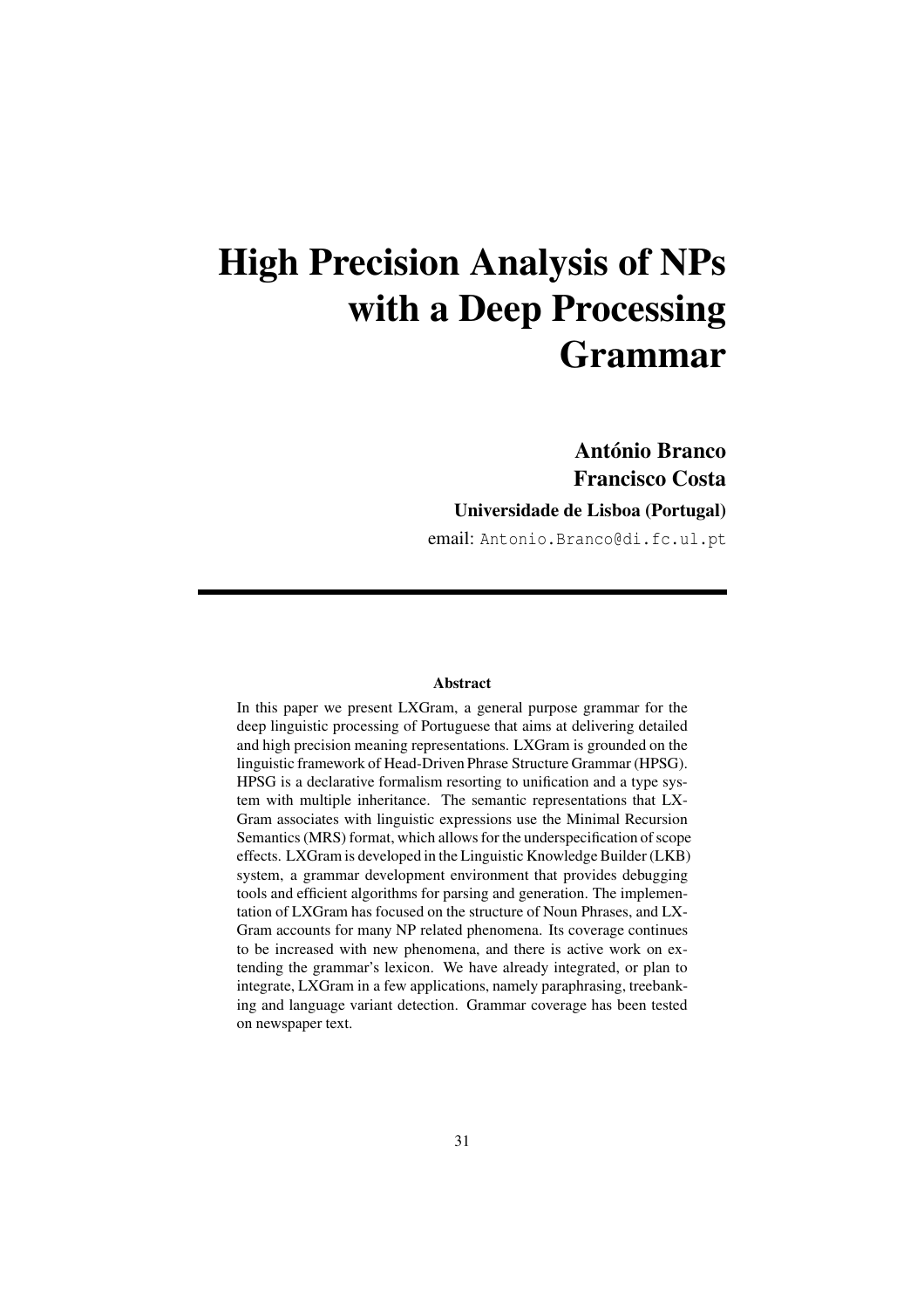## 1 Introduction

In this paper we present LXGram, a hand-built, general purpose computational grammar for the deep linguistic processing of Portuguese, specially geared to high precision processing of Noun Phrases. This grammar is based on the framework of Head-Driven Phrase Structure Grammar (HPSG; Pollard and Sag (1994)), one of the most prominent linguistic theories being used in natural language processing. Like several other computational HPSGs, LXGram uses Minimal Recursion Semantics (MRS; Copestake et al. (2005)) for the representation of meaning.

LXGram is developed in the Linguistic Knowledge Builder (LKB) system (Copestake, 2002), a development environment for constraint-based grammars. This environment provides a GUI, debugging tools and very efficient algorithms for parsing and generation with the grammars developed there (Malouf et al., 2000; Carroll et al., 1999).

Several broad-coverage grammars have been developed in the LKB. Currently, the largest ones are for English (Copestake and Flickinger, 2000), German (Müller and Kasper, 2000) and Japanese (Siegel and Bender, 2002). The grammars developed with the LKB are also supported by the PET parser (Callmeier, 2000), which allows for faster parsing times due to the fact that the grammars are compiled into a binary format in a first step. As the LKB grammars for other languages, LXGram is in active development, and it is intended to be a broad-coverage, open-domain grammar for Portuguese. At the same time, it produces detailed representations of meaning in tandem with syntactic structures, making it useful for a wide range of applications.

In Section 2, we describe the framework foundations of the grammar. The major design features of the grammar are introduced in Section 3. We talk about the coverage of LXGram in Section 4. Section 5 presents some of the phenomena treated within the NP domain and shows examples of implemented analyses relating to NP syntax and semantics. In Section 6, results on the performance of the grammar are reported, and in Section 7, we discuss applications where the grammar is or is being integrated. Finally, the paper closes with concluding remarks in Section 8.

### 2 Foundations

LXGram adopts the HPSG framework, a popular linguistic theory with a large body of literature covering many natural language phenomena. These insights can be directly incorporated in the implementation of a computational grammar.

## 2.1 HPSG

HPSG resorts to a declarative formalism to model linguistic data. It employs a type system (supporting multiple inheritance) and typed feature structures (recursive data structures defining "has-a" relations) in order to describe the properties of linguistic objects (words, phrases, rules). Unification of types and feature structures is central to HPSG, used to ensure that the various elements have compatible properties. For instance, the fact that a transitive verb takes an NP as its complement is captured in HPSG by defining a lexical type for transitive verbs, say *transitive-verb-lex(eme)*, with constraints like the following (among others), presented in the Attribute-Value Matrix (AVM) format widely employed in HPSG: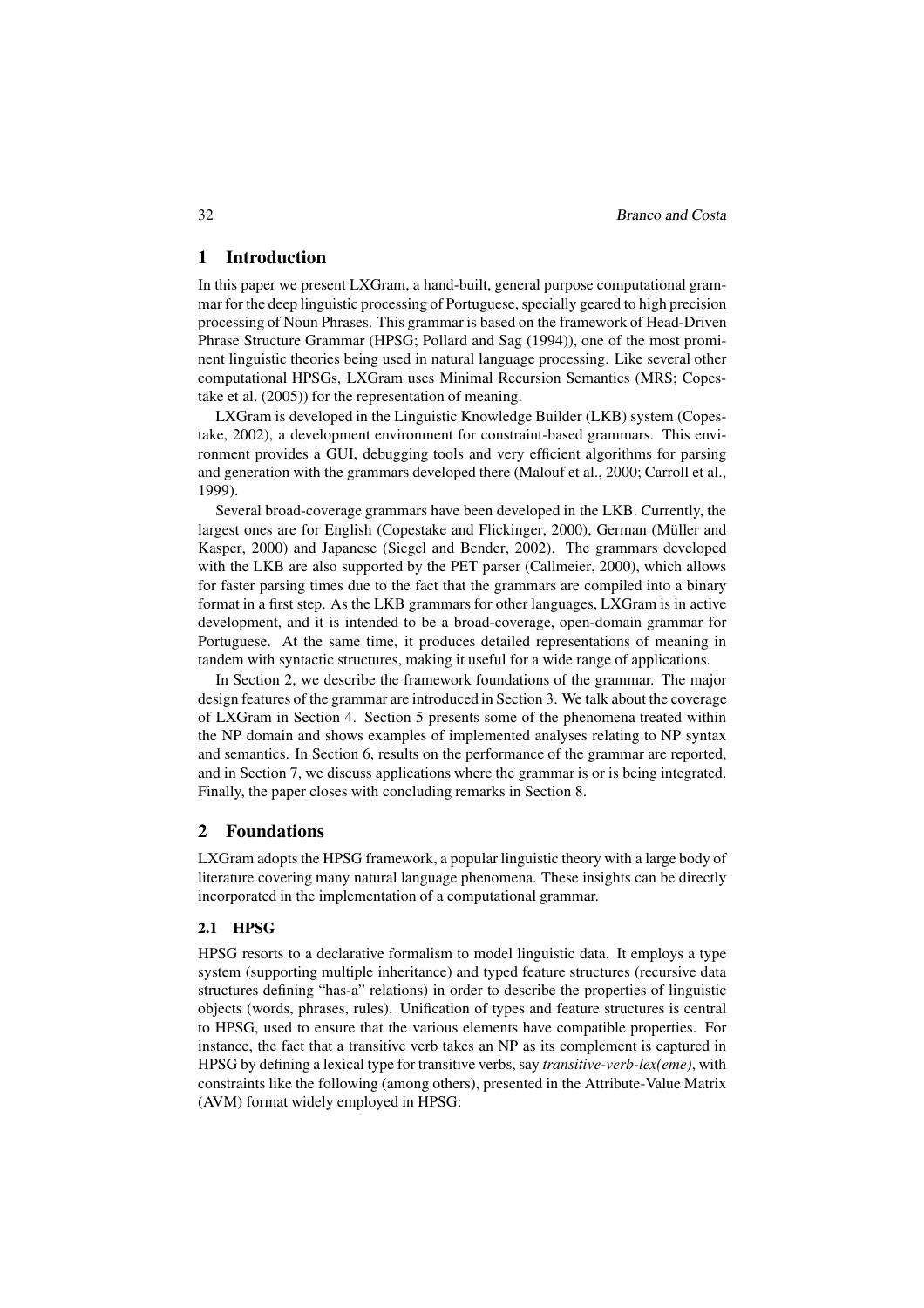

The NP complement of the verb is represented in this AVM as the value of the attribute COMPS. This attribute takes a list as its value (indicated by the angle brackets). In this case the sole element of this list describes an object with a HEAD feature of the type *noun* and empty complements (the attribute COMPS) and specifier (the feature SPR) (i.e. they have been saturated at the point where the verb combines with this element), which is the HPSG description of an NP.

#### 2.2 MRS

Minimal Recursion Semantics (MRS) is used as the format of semantic representations that LXGram associates with expressions from Portuguese. MRS has several properties that are interesting for applications. A relevant one is the use of pointers to represent scope effects that are handled via recursion in traditional formal semantics. This use of pointers (called *handles*) allows for the underspecification of scope relations, which avoids listing all scope possibilities for ambiguous sentences (although they can still be computed on demand with the LKB machinery). This is a useful property: scope does not need to be resolved in all applications (e.g. machine translation does not require it), but at the same time scoped formulas can be obtained on demand if required (e.g. for automated inference).

We provide an example MRS representation derived for the sentence "todas as equipas podem vencer" (*all teams can win*) in Figure 1. This MRS describes the



Figure 1: MRS for the sentence "Todas as equipas podem vencer" (*all teams can win*)

two following scoped formulas, where the predicate \_*todo*\_*q* stands for a universal quantifier:

- $\_todo_q(x_6,\_equipa_n(x_6),\_poder_v(e_2,\_vencer_v(e_{11},x_6)))$
- *poder*  $v(e_2, todo q(x_6, equipa n(x_6), vencer v(e_{11}, x_6)))$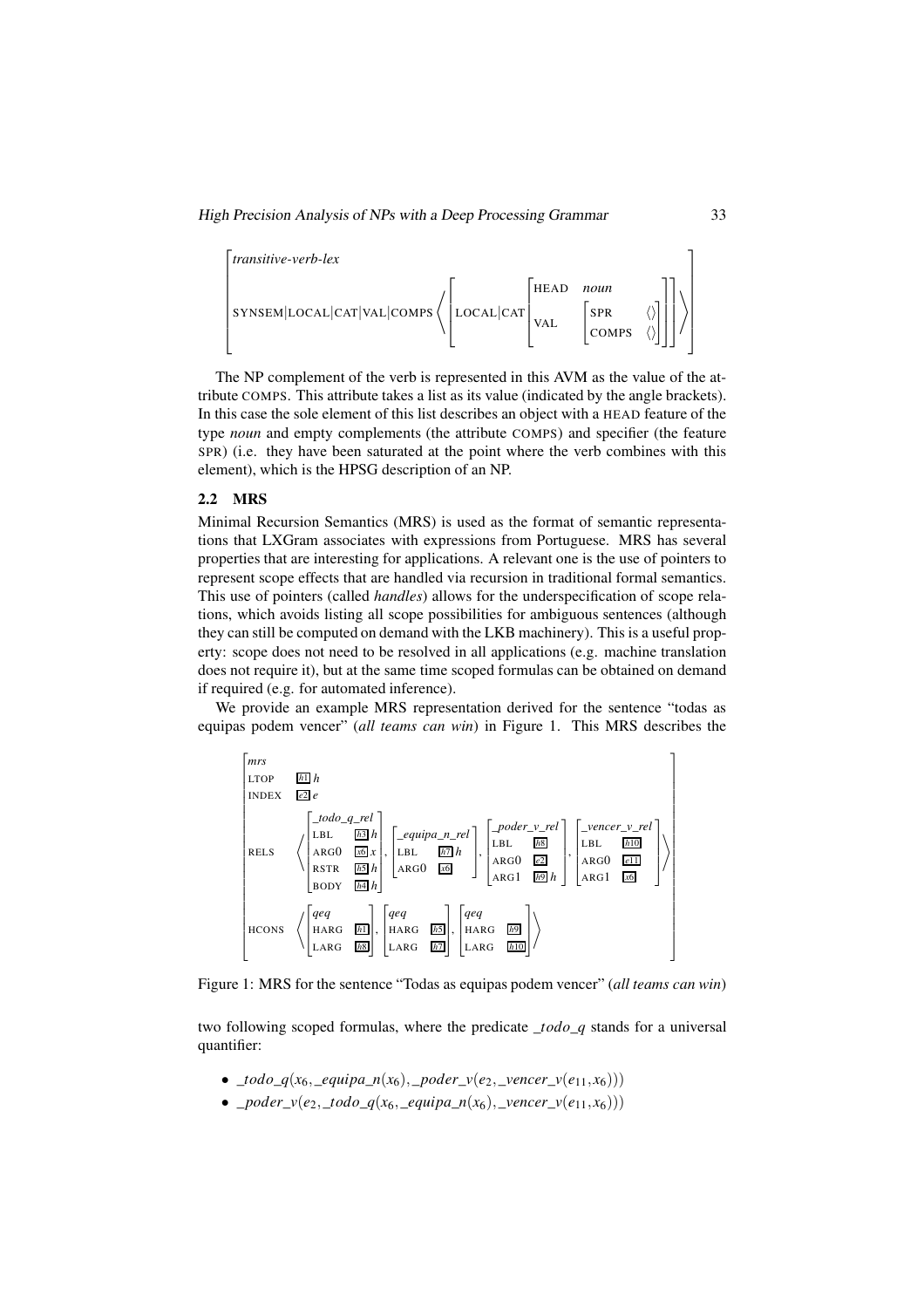The first reading is the one that says that each team has a chance to win, while the second reading says that it is possible for there to be a situation in which all teams win (false assuming common sense knowledge). A single MRS representation is obtained for these two readings by instantiating the ARG1 feature of the relation \_*poder*\_*v* (*can*) with the handle  $h_9$ , which is related to the handle  $h_{10}$  labeling the relation *\_vencer\_v* (*win*) via a *qeq* relation (equality modulo intervening quantifiers). This is the way of saying that these two handles are the same (first reading) or that there is an intervening generalized quantifier relation (second reading).

Semantic representations abstract from many grammatical and superficial details of language, like word order, syntactic structure and morphology. As such, they are very similar across different natural languages (modulo predicate names). This is also true of MRS. Furthermore, semantic representations hide grammar implementation. As such, they are the preferred grammar's interface for applications, that do not need any knowledge of the grammatical properties of Portuguese and may not need to look at syntactic analysis.

The MRS format is also used with several other computational HPSGs, for other languages. Several applications (e.g. Machine Translation) have been used with other HPSGs that communicate with these grammars via the MRSs (Bond et al., 2004). These applications can be easily integrated with grammars for different languages that also use MRS: they are almost completely language independent.

## 3 Design Features

Given the foundational options, LXGram adheres to a number of important design features.

Bidirectionality LXGram is bidirectional. The formalism employed is completely declarative. It can be used for parsing (yielding syntactic analyses and semantic representations from natural language input) and also for generation (yielding natural language from meaning representations). As such it can be useful for a wide range of applications.

Precision LXGram aims at high precision of linguistic processing. Modulo bugs, the grammar cannot parse ungrammatical input. Although this feature may have a negative impact on robustness, it is an important aspect of the grammar when it is used for generation, as it means it is not possible to generate ungrammatical strings.<sup>1</sup> It is indeed possible to mark some rules and some lexical entries to only be used for parsing and not for generation. In the configuration files for the LKB one can list these rules and lexical items. We are currently using this feature in order to be able to parse input that is not ungrammatical but is marked with respect to register, but preventing the grammar from generating such strings.

Importantly, the fact that it cannot parse ungrammatical input also means that the grammar will not produce impossible analyses for grammatical sentences.

Broad Coverage LXGram development is aimed at a broad coverage. We also seek to make LXGram neutral with respect to regional variation as much as possible. Currently, the grammar accommodates both European Portuguese and Brazilian

<sup>&</sup>lt;sup>1</sup>We believe that dealing with ill-formed input is best done via other means (rather than let the grammar overgenerate so it can parse more), like partial parsing or the integration with/falling back to other tools.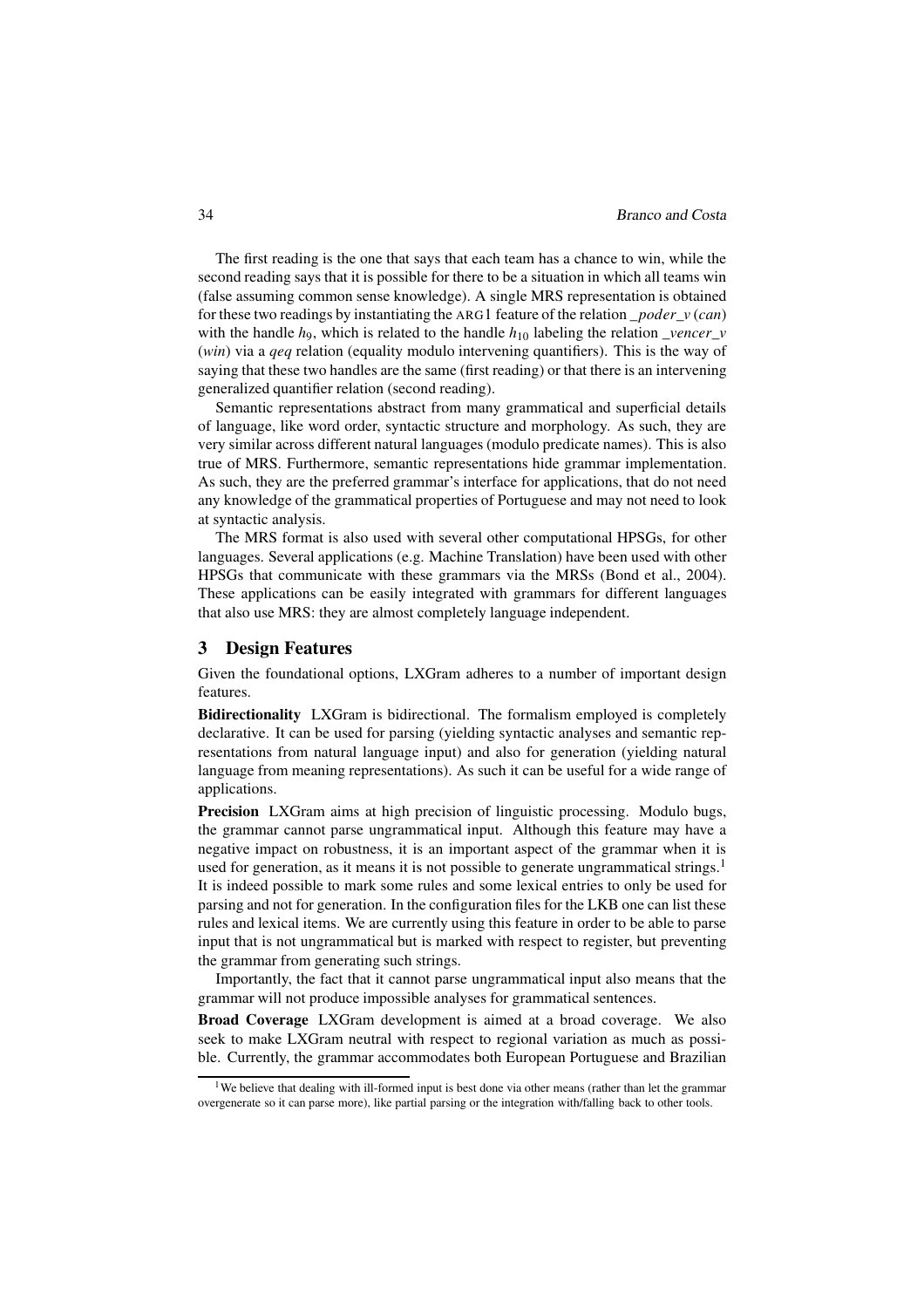Portuguese. Aspects of variation that are accounted for include lexical differences (merely affecting spelling or more substantial ones) as well as syntactic discrepancies (e.g. definite articles before possessives, word order between clitic pronouns and the verb).

Efficiency The processors on which LXGram runs (LKB, PET) are very efficient. In addition, there are grammar engineering techniques that improve efficiency (e.g. (Flickinger, 2000)) that are also exploited in our implementation.

Robustness The LKB and PET systems provide several ways to combine a grammar with the output of shallow tools, like part-of-speech taggers. Such integration can improve grammar coverage, as the grammar needs information about all words in the input, and some words may be missing in the grammar's lexicon. We have successfully combined LXGram with a part-of-speech tagger and a morphological analyzer (more in Section 6). The grammar code includes mappings from the input format (XML) to the feature structures that are manipulated by the grammar.

Availability A version of LXGram is publicly available at http://nlxgroup.di. fc.ul.pt/lxgram. LXGram can be used by applications without any knowledge of the grammar's implementation or internal workings. The LKB allows for applications to communicate with the grammar via sockets, accepting parser input in XML or raw text and returning semantic representations in XML, for which a DTD is available. It is also possible to automatically produce a list of all the predicates known by the grammar together with their arity and argument types (from the lexicon and syntax rules), that can be manually annotated with comments and examples. The predicates corresponding to lexical items are however quite transparent once the naming conventions that are used are explained.

#### 4 Coverage

#### 4.1 Lexical Coverage

When one is using a lexicalist framework like HPSG, lexical coverage is a key issue because all tokens in the input should be known by the grammar in order for the grammar to produce a parse. Furthermore, the amount of information included in the lexicon that is used by an HPSG is very large. Part-of-speech and morphological information is not sufficient. For the correct assignment of semantic representations, subcategorization frames as well as other information pertaining to semantics must be correctly associated with every lexical item, something that cannot be known with sufficient quality by just using shallower tools, like part-of-speech taggers.

In LXGram a hand-crafted lexicon containing several hundreds of nouns, adjectives and verbs was developed. However, the manual creation of lexica with this amount of information is time consuming and error prone. We are exploring methods to alleviate this problem. An option is to combine the grammar with shallower tools in order to have access to some of the information needed and assume default values for the information that cannot be obtained this way. We have already integrated the grammar with a set of shallow tools (a part-of-speech tagger, a lemmatizer and a morphological analyzer) in order to guess information about unknown words. Preliminary results indicate an increase in coverage on unrestricted newspaper text from 2% to 13%. Although this approach cannot guarantee correct semantic representations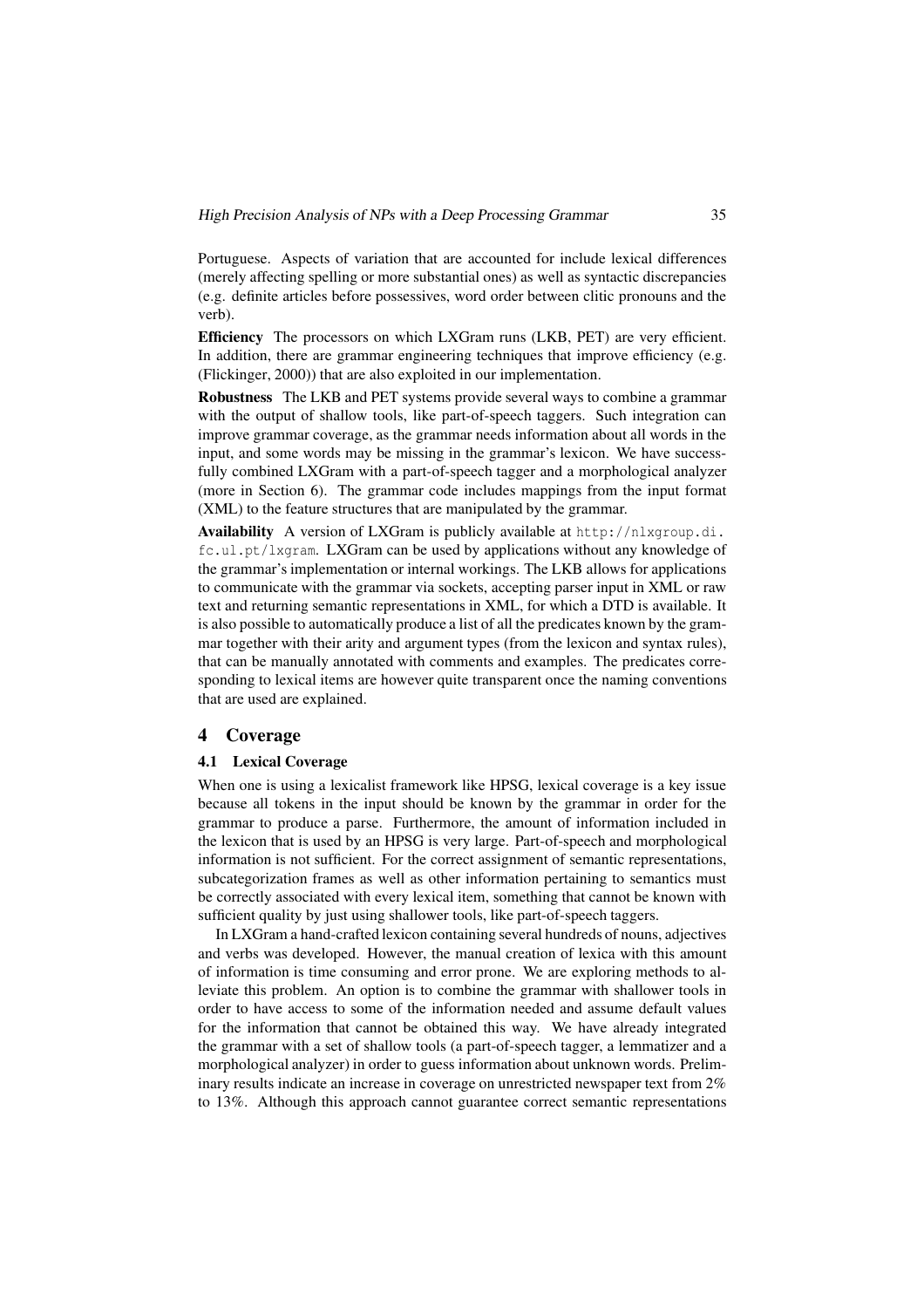(or even syntactic trees, since subcategorization frames constrain syntactic structure), it can be useful in applications that only require some restricted amount of linguistic information.

## 4.2 Overall Grammatical Coverage

In order to get a quantitative overview of the grammar, it can be characterized as follows:

- 24,484 lines of code, including comments and excluding the lexicon;
- 53 syntax rules;
- 40 lexical rules, mostly inflectional;
- 3,154 total types;
- 414 types for lexical items;
- 2.718 hand-built lexical entries.

For a qualitative overview, these are the linguistic phenomena covered so far:

- Declarative sentences
- Yes-no questions e.g.: "Portanto o Estado tem um gosto?" (So does the State have preferences?)
- Imperative sentences e.g.: "Dá-me um desses bolos." (Give me one of those cakes)
- Some subcategorization frames of verbs, nouns and adjectives e.g.: "a Polónia *empatou* com a França" (Poland *tied* with France); "eu já *disse* que *pode ser* um dos mais baratos" (I *told* you already that it *can be* one of the cheapest); "*filho* de um professor dos *arredores* de Viena" (*son* of a teacher from the *outskirts* of Vienna)
- Comparative constructions e.g.: "a vida é maior *do que* o cinema" (life is larger *than* cinema)
- Noun phrase structure, including determiners, possessives, cardinal and ordinal numerals, prepositional phrases, adjectives, etc. (examples in the next section)
- Modification of verbal projections by prepositional and adverbial phrases e.g.: "*No CAPC* termina *hoje* a exposição" (the exhibit ends *today at CAPC*);
- Relative clauses e.g.: "sete outros suspeitos *que a polícia ainda procura*" (seven other suspects *that the police are still looking for*)
- Null subjects and objects e.g.: "Saímos depois do jantar." ((We) left after dinner); "Podemos comer lá perto." (We can eat near there)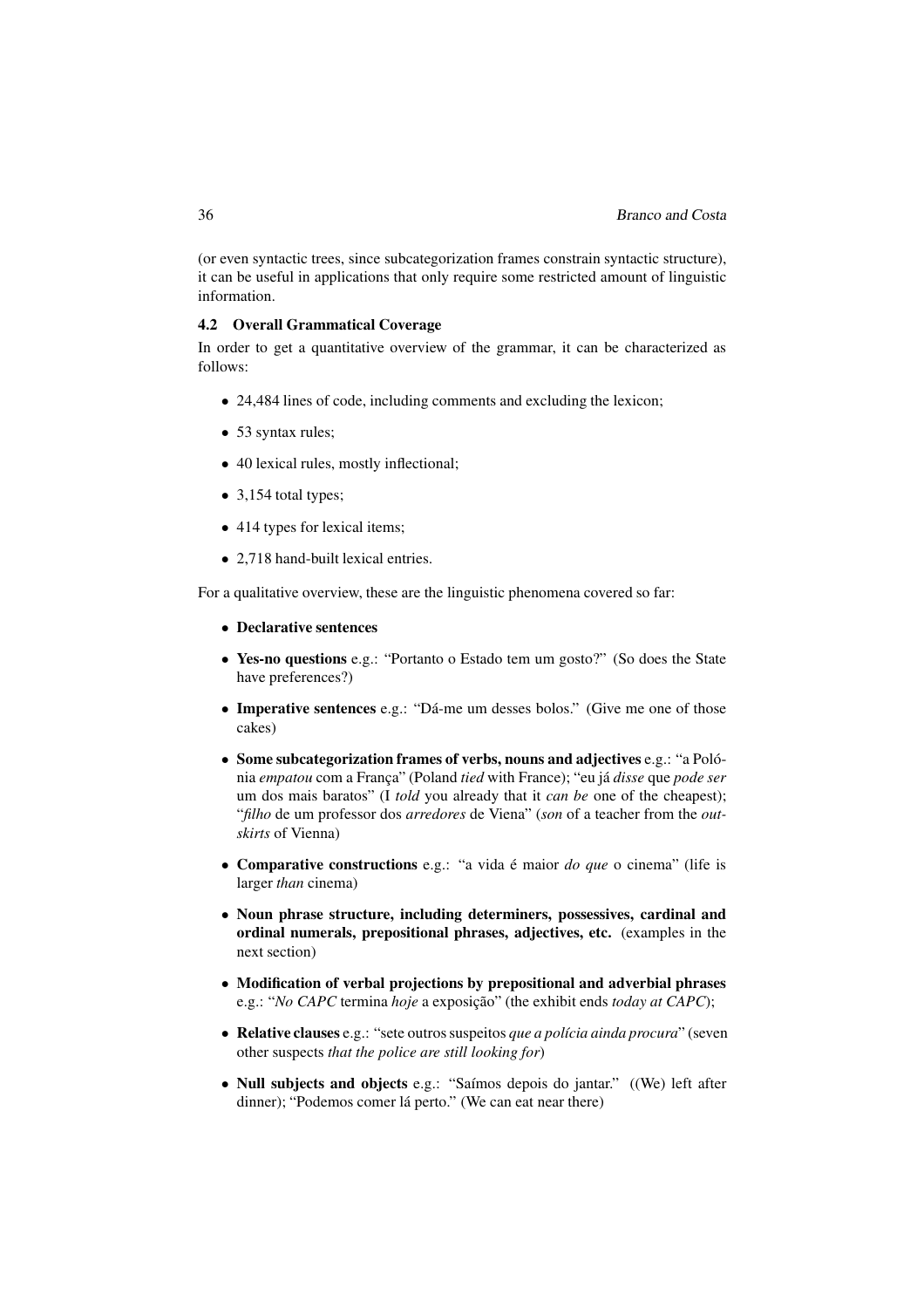• Floated Quantifiers e.g.: "os índices subiram *todos*" (the indices have *all* gone up)

The development of the grammar is going on and this grammar is getting its coverage increased with important phenomena that are missing. In particular, for the near future, we are working towards including more subcategorization frames for verbs, nouns and adjectives, and implementing wh-questions, coordination and adverbial subordination.

# 5 Noun Phrases

A special design feature of LXGram is that it includes a comprehensive implementation of Portuguese Noun Phrase structure, covering:

- Bare noun phrases (i.e. NPs lacking a determiner) e.g.: "boa gestão" (good management); "imagens da bancada" (images of the seats)
- Determiners and predeterminers e.g.: "*esta* sua última produção" (*this* last production of his); "*todos estes* problemas" (*all these* problems); "*todos os* partidos políticos" (*all the* political parties), "*aquele* tempo *todo*" (*all that* time)
- Word order constraints among NP elements e.g.: "as duas primeiras instituições" (the two first institutions); "os primeiros sete meses deste ano" (the first seven months of this year); "sete outros suspeitos que a polícia ainda procura" (seven other suspects that the police are still looking for); "os outros três membros do conselho" (the other three members of the council); "os seus dois primeiros anos polémicos na Casa Branca" (his first two polemic years in the White House); "o primeiro grande conflito que aportava em Belém" (the first great conflict that reached Berlin); "outro lugar qualquer" (any other place); "um lugar qualquer" (any place); "qualquer outra solução" (any other solution)
- Prenominal and postnominal possessives e.g.: "o *seu* terceiro maior parceiro comercial" (*its* third major commercial partner); "um adjunto *seu* que atendeu ali o telefonema" (an assessor *of his* who answered the phone call there)
- Modification of adjectives e.g.: "os escritores *mais* importantes" (the *most* important writers); "o discurso *razoavelmente* optimista" (the *reasonably* optimistic speech)
- Missing nouns e.g.: "dois que são gémeos" (two who are twins)
- Word order between adjectives and complements of nouns e.g.: "o conhecimento *essencial* das pessoas" (the *essential* knowledge about people)
- Adjectives with the semantics of arguments of nouns e.g.: "o veto *americano* à renovação do mandato" (the *American* veto to the renewal of the position)

Precision was given a lot of attention. For instance, many items are constrained not to appear more than once in a given NP (determiners, possessives, cardinals, ordinals, etc.). Scope phenomena are also handled (motivated by semantics), as well as order constraints. Agreement is enforced.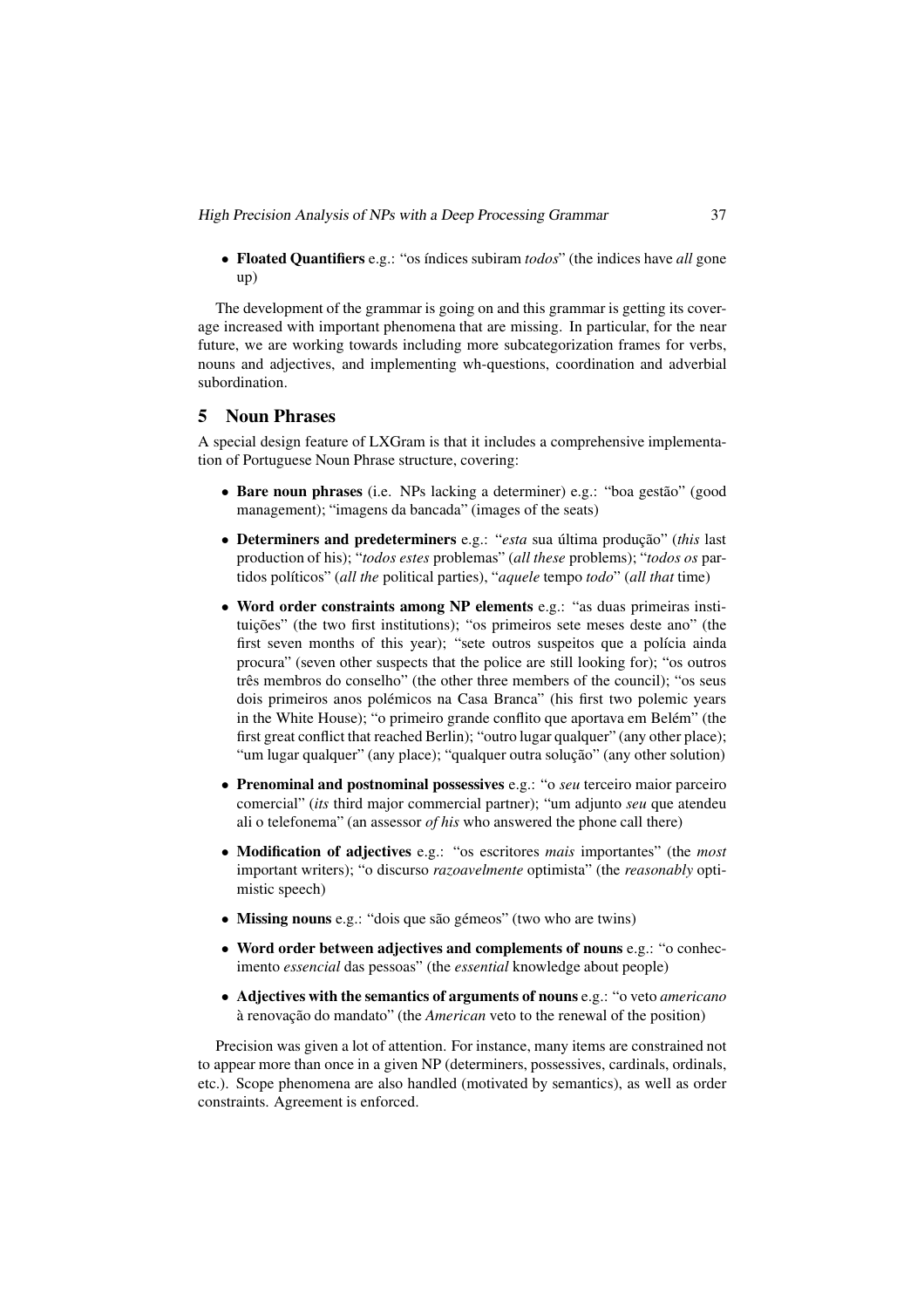We present some examples of phenomena for which LXGram provides interesting semantic representations and that we have not found in the literature pertaining to implemented grammars.

#### 5.1 Floated Quantifiers

The first example relates to floated quantifiers. For all the sentences in (1), which are all grammatical in Portuguese, LXGram provides the MRS equivalent of  $all(x, price(x), will (go\_up(x)))$ :

- $(1)$  a. all os preços vão subir. the prices will go up
	- b. Os preços todos vão subir. the prices all will go up
	- c. Os preços vão todos subir. the prices will all go up
	- d. Os preços vão subir todos. the prices will go up all

In all of these cases we associate empty semantics to the definite article ("os"). Semantic information is percolated around the syntactic trees so that the universal quantifier, which can be realized at several different places, ends up being linked to the semantics of the NP subject in the semantic representations for all these sentences. We also make sure that definite articles always carry quantifier semantics when no floated quantifier is present.

The implementation revolves around allowing floated quantifiers to attach to verbs, resulting in verb-headed nodes that combine with NP subjects lacking quantifier semantics. Raising verbs, like the form "vão" in this example, constrain their subject according to the constraints of the subject of their VP complement. For instance, the last example (1d) receives a syntactic analysis like the one described by the following tree:

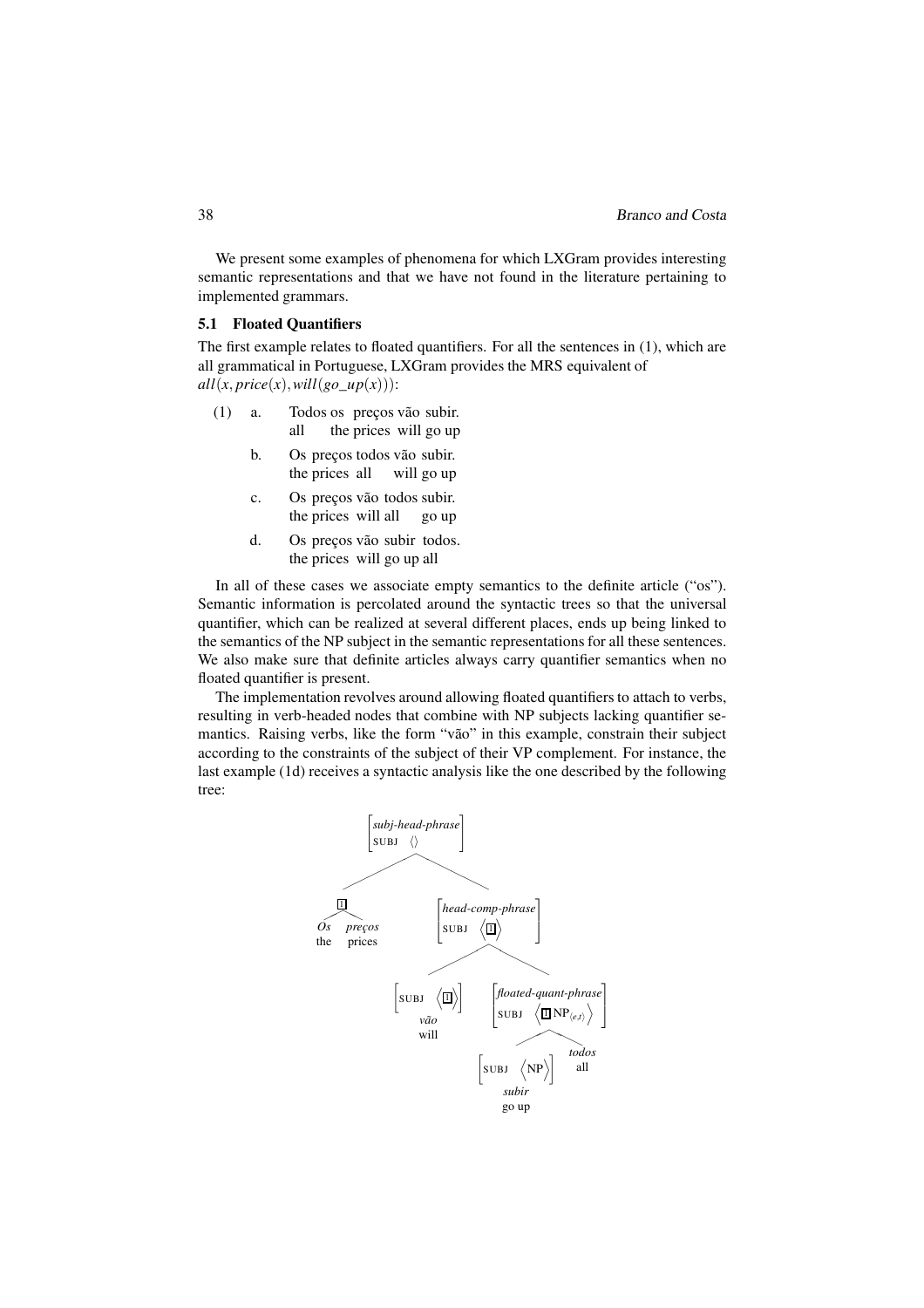Here, NP abbreviates a feature structure that describes a noun phrase (of the semantic type  $\langle \langle e, t \rangle, t \rangle$ , and NP<sub> $\langle e, t \rangle$ </sub> abbreviates the constraints that describe an NP introduced by a determiner lacking quantifier semantics (i.e. an NP with an MRS representation that is similar to that of constituents with the the semantic type  $\langle e, t \rangle$ .

In HPSG, the SUBJ feature encodes the constraints on the subject that a constituent selects. We use a dedicated syntax rule to combine "subir" and "todos" (*floated-quantphrase*), that creates a node requiring an NP with the semantic type  $\langle e, t \rangle$  as its subject. The verb form "vão" is treated as a raising verb: in HPSG the syntactic requirements on the subject of a raising verb are the same as the requirements on the subject of the VP complement that that verb selects for. This is denoted by the boxed integers in this tree (which represent unification).

In this example, the VP complement of "vão" is the phrase "subir todos", as these two constituents are combined via the *head-comp-phrase* rule (selection of complements is represented in a way similar to the selection of subjects, but via the feature COMPS instead of the feature SUBJ). The subject of the *head-comp-phrase* is the subject of its head daughter ("vão"). The topmost node is the result of applying a syntactic rule to project subjects to the left of their head (*subj-head-phrase*).

The example in (1c) is processed in a similar fashion:



In this example, the complement of "vão" is the node spanning "subir", which selects for a quantified subject. The subject of the raising verb is accordingly also a quantified NP. Here, the rule to project a floated quantifier applies lower than the construction that projects complements, creating a node that requires a non-quantified subject. The SUBJ feature of head-complement constructions comes from the head daughter (the *floated-quant-phrase* node in this example). Therefore, the node produced by the *head-comp-phrase* rule also requires a non-quantified subject.

Note that the composition of semantics with MRS in based on the concatenation of the RELS and HCONS lists associated to the various constituents and passing around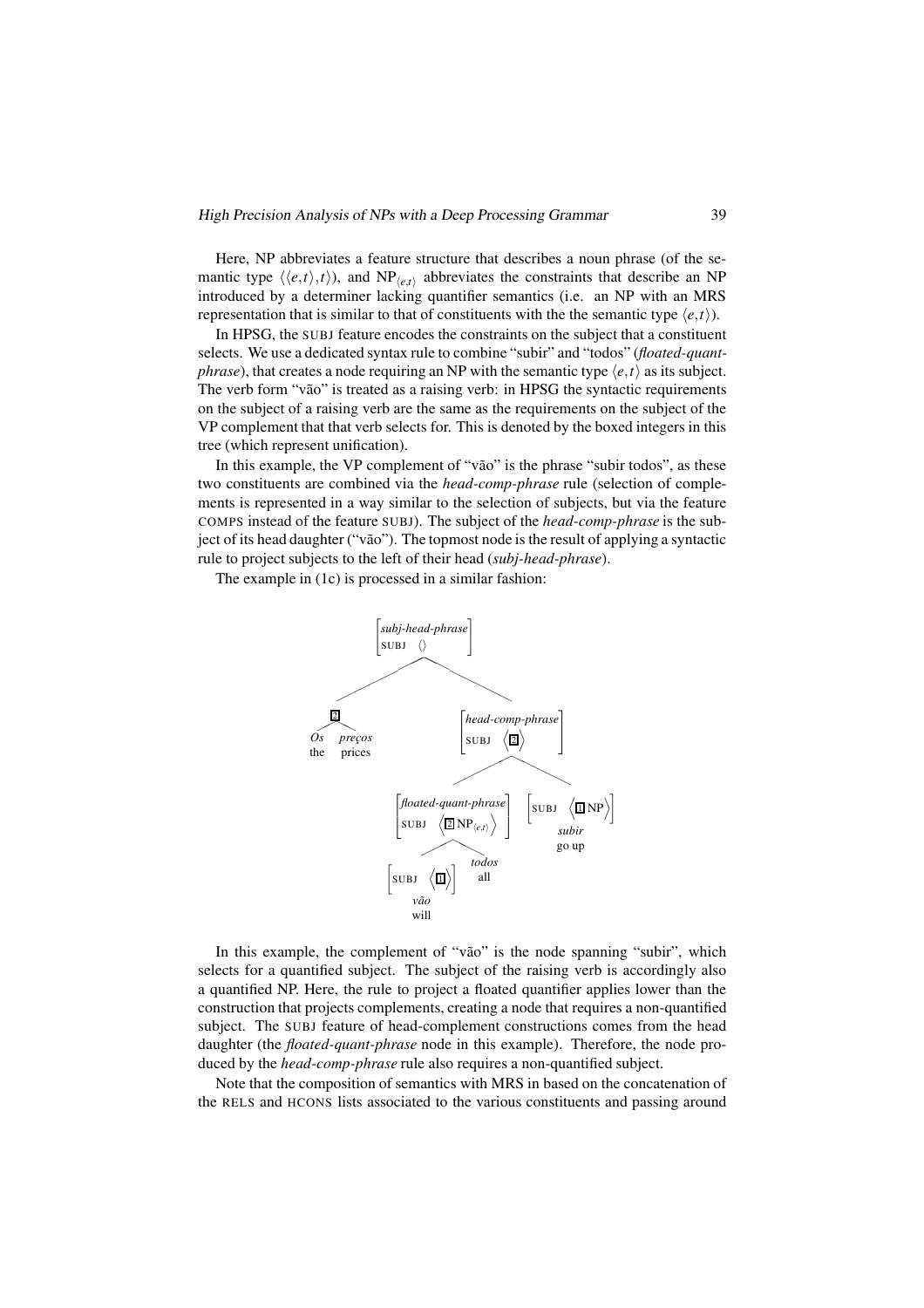the values of the features LTOP and INDEX (see Figure 1). It is not based on function application. The composition of semantics with MRS is quite flexible.

## 5.2 Scope of Adjectives and Relative Clauses

The second example that we show here relates to the semantic scope between different elements of noun phrases. In particular, we can see a distinction in the interpretation of the two following examples:

| (2) | a. | um possível médico chinês<br>possible doctor Chinese<br>a              |
|-----|----|------------------------------------------------------------------------|
|     |    | a possible Chinese doctor                                              |
|     | b. | um possível médico que é chinês<br>possible doctor who is Chinese<br>a |
|     |    | a possible doctor who is Chinese                                       |

In the first NP an entity is described as possibly being a Chinese doctor. The second NP describes an entity as possibly being a doctor and certainly being Chinese. Accordingly, LXGram delivers slightly different semantic representations for these two NPs. The first case produces something similar to

 $λP. a(x, possible$ (*doctor*(*x*) ∧ *chinese*(*x*)), $P(x)$ ).

The second NP is treated along the lines of

 $λP. a(x, possible (doctor(x)) ∧ Chinese(x), P(x)).$ 

These two different readings are derived simply by constraining the relative syntactic scope of adjectives and relative clauses. Namely, LXGram forces prenominal adjectives to attach higher than postnominal adjectives (2a) but lower than relative clauses (2b). In this case, the scope differences in the semantic representations are simply derived from the differences in syntactic scope:



Of course, the following examples receive equivalent semantics:

- $(3)$  a. a doctor chinese médico chinês
	- *a Chinese doctor*
	- b. um médico que é chinês a doctor who is Chinese *a doctor who is Chinese*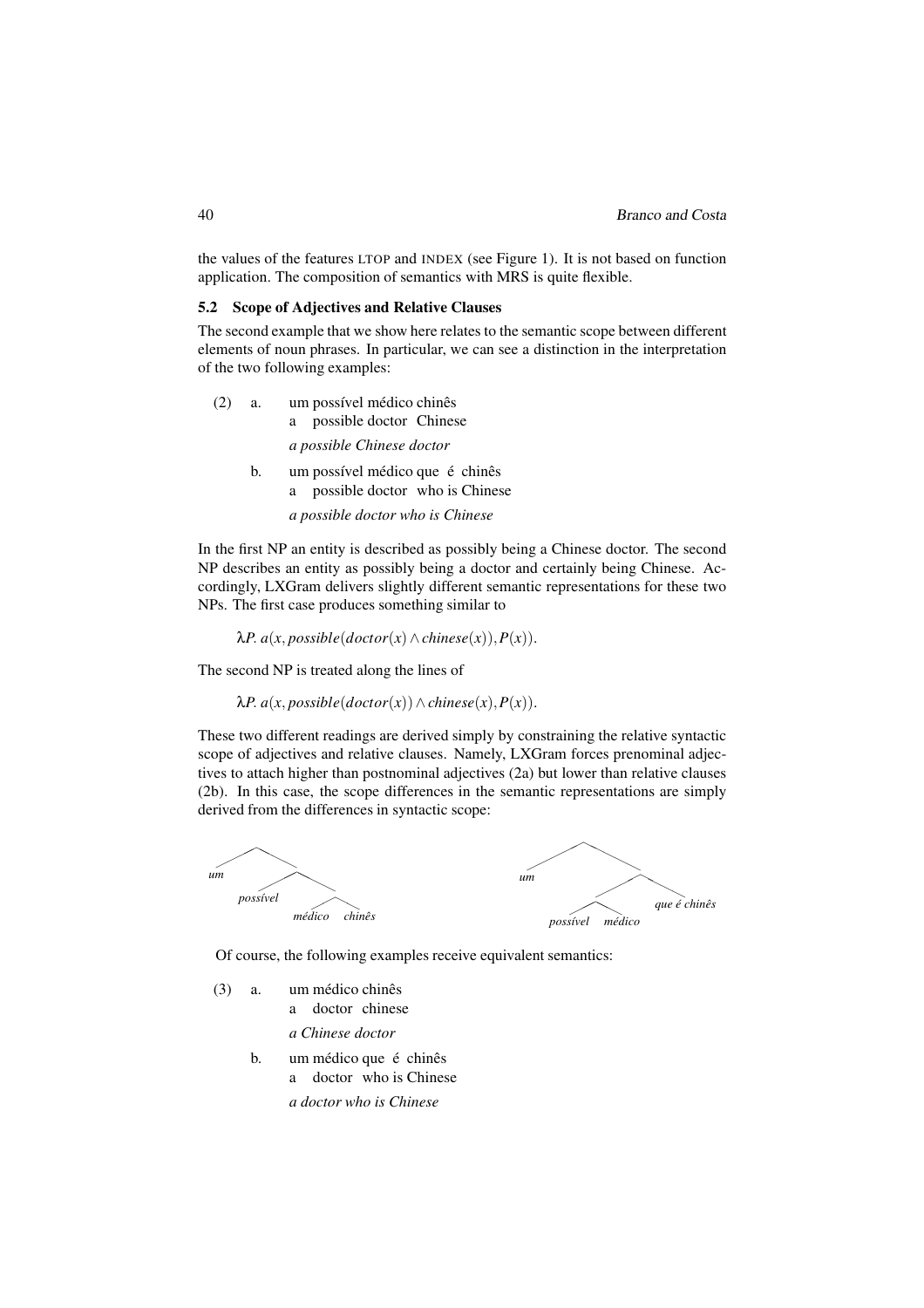## 6 Evaluation

Some evaluation experiments were conducted to test LXGram's coverage. In one of them, a corpus with newspaper text (self-reference) was used, with 145 sentences. For this experiment, we used a part-of-speech tagger and a morphological analyzer (self-reference) in order to guess some information about out-of-vocabulary words. A default value was assumed for the missing subcategorization information (all unknown verbs were treated as transitive verbs). The average sentence length was 22 words. In this experiment,  $13.1\%$  of all sentences received at least one parse by the grammar.<sup>2</sup> On the same test corpus, the average time it took for a sentence to parse was 1.1 seconds on a P4 machine at 3GHz. The average amount of memory required to analyze a sentence was 145.5MB.

In another experiment, with 180,000 short sentences (5 to 9 words) selected randomly from two newspaper corpora (CETEMPúblico and CETENFolha), LXGram had achieved 26% coverage, using a similar approach to handle unknown words (selfreference).

During the development of LXGram we maintain several test suites, consisting of example sentences for the implemented phenomena. The test suites use a controlled vocabulary. Also, several examples attest several phenomena, in order to test the interaction of the different modules. They are very useful to test the syntax rules of the grammar and the semantics that LXGram produces, and for regression testing. The test suite for NPs contains 851 sentences (429 of which are negative examples, that the grammar should not parse). The average sentence length is 5.3 words (2–16). On this test suite LXGram has 100% coverage and 0% overgeneration. The average time needed to analyze a sentence is 0.11 seconds, with an average memory requirement of 15.5MB. Plotting parse time by sentence length, we see an approximately linear increase in parse time with this test suite.

# 7 Applications and Further Work

We have used LXGram to automatically discriminate between texts written in European Portuguese and Brazilian Portuguese, with encouraging results, which match the results obtained with other dialect detection methodologies. (self-reference).<sup>3</sup>

Additionally, we are working towards integrating it with an existing question answering system (self-reference). $4$  This is in part the reason for the special focus on NPs, as these constituents are often short answers to factoid questions.

Because the grammar is entirely bidirectional, a paraphraser is gained for free from the implementation of LXGram: the grammar can simply be used to generate from the semantic representations that it derives from an input sentence, thus producing paraphrases of the textual input. We are also working to integrate the grammar, running under this functionality, into the QA system.

<sup>&</sup>lt;sup>2</sup>Note that one of the HPSGs with the broadest coverage at the moment, the ERG, covers 17% of the British National Corpus. The main cause of parse failure is out-of-vocabulary words.

<sup>&</sup>lt;sup>3</sup>In particular, the results obtained with LXGram were quite similar to the results obtained with the standard methods (based on character n-grams) that are used to identify the language in which a given text is written, when used for this purpose.

<sup>&</sup>lt;sup>4</sup>See (Bobrow et al., 2007) for a similar approach, where an LFG is employed in a question answering system aiming at high precision.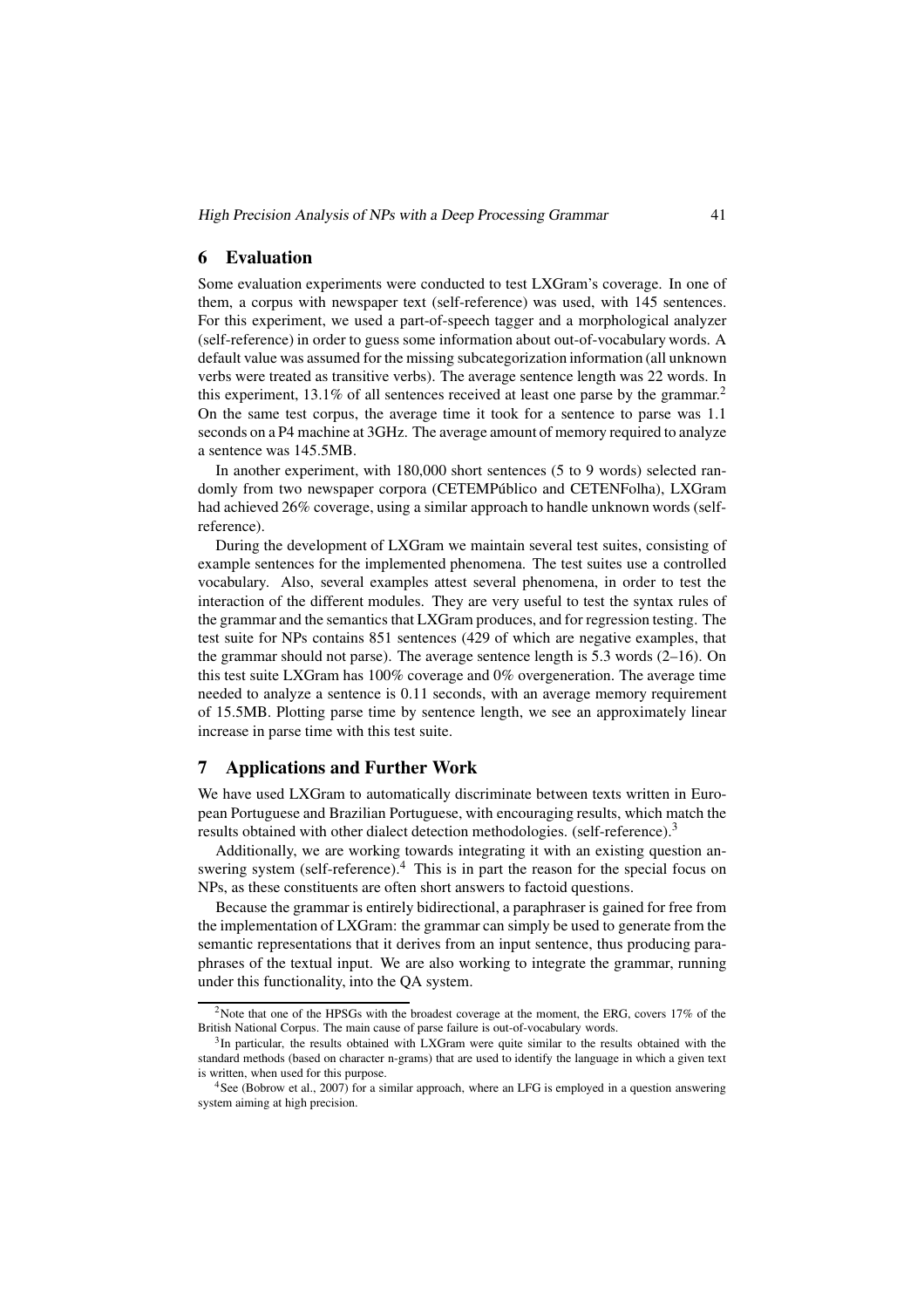On a par with the above lines of research, we are intensively using the grammar to semi-automatically produce a treebank that contains syntactic representations and semantic descriptions of the sentences in a newspaper corpus. LXGram has also served in the past to implement and experiment with novel linguistic analyses of interesting phenomena (self-reference). By making it freely available, we intend to encourage this sort of experimentation also by other researchers. One can reap important benefits from computationally implementing linguistic analyses: the debugging tools allow for fast checking of correctness; the impact on other analyses that are already implemented can be immediately assessed via regression testing, making it possible to test the interaction between linguistic analyses for different phenomena; it is possible to automatically compare different competing analyses for efficiency, based on test suites or corpora.

## 8 Conclusions

In this paper we presented LXGram, a computational grammar for the deep linguistic processing of Portuguese. LXGram is implemented in a declarative formalism. It can be used for analysis as well as generation. It produces high precision syntactic analyses and semantic representations. LXGram supports the two main varieties of Portuguese: European and Brazilian Portuguese. It is not dependent on a particular domain or genre.

So far the focus of the implementation was on noun phrases and basic sentence structure, a coverage that is being extended in ongoing work. The outcome of different evaluation experiments shows scores that are in line with those obtained with similar grammars for other languages.

## References

- Bobrow, D. G., B. Cheslow, C. Condoravdi, L. Karttunen, T. H. King, R. Nairn, V. de Paiva, C. Price, and A. Zaenen (2007). PARC's bridge and question answering system. In T. H. King and E. M. Bender (Eds.), *Proceedings of the GEAF07 Workshop*, Stanford, CA, pp. 46–66. CSLI Publications.
- Bond, F., S. Fujita, C. Hashimoto, K. Kasahara, S. Nariyama, E. Nichols, A. Ohtani, T. Tanaka, and S. Amano (2004). The Hinoki treebank: Working toward text understanding. In S. Hansen-Schirra, S. Oepen, and H. Uszkoreit (Eds.), *COLING 2004 5th International Workshop on Linguistically Interpreted Corpora*, Geneva, Switzerland, pp. 7–10. COLING.
- Callmeier, U. (2000). PET A platform for experimentation with efficient HPSG processing techniques. *Natural Language Engineering 6*(1), 99–108. (Special Issue on Efficient Processing with HPSG).
- Carroll, J., A. Copestake, D. Flickinger, and V. Poznański (1999). An efficient chart generator for (semi-)lexicalist grammars. In *Proceedings of the 7th European Workshop on Natural Language Generation (EWNLG'99)*, Toulouse, pp. 86–95.
- Copestake, A. (2002). *Implementing Typed Feature Structure Grammars*. Stanford: CSLI Publications.